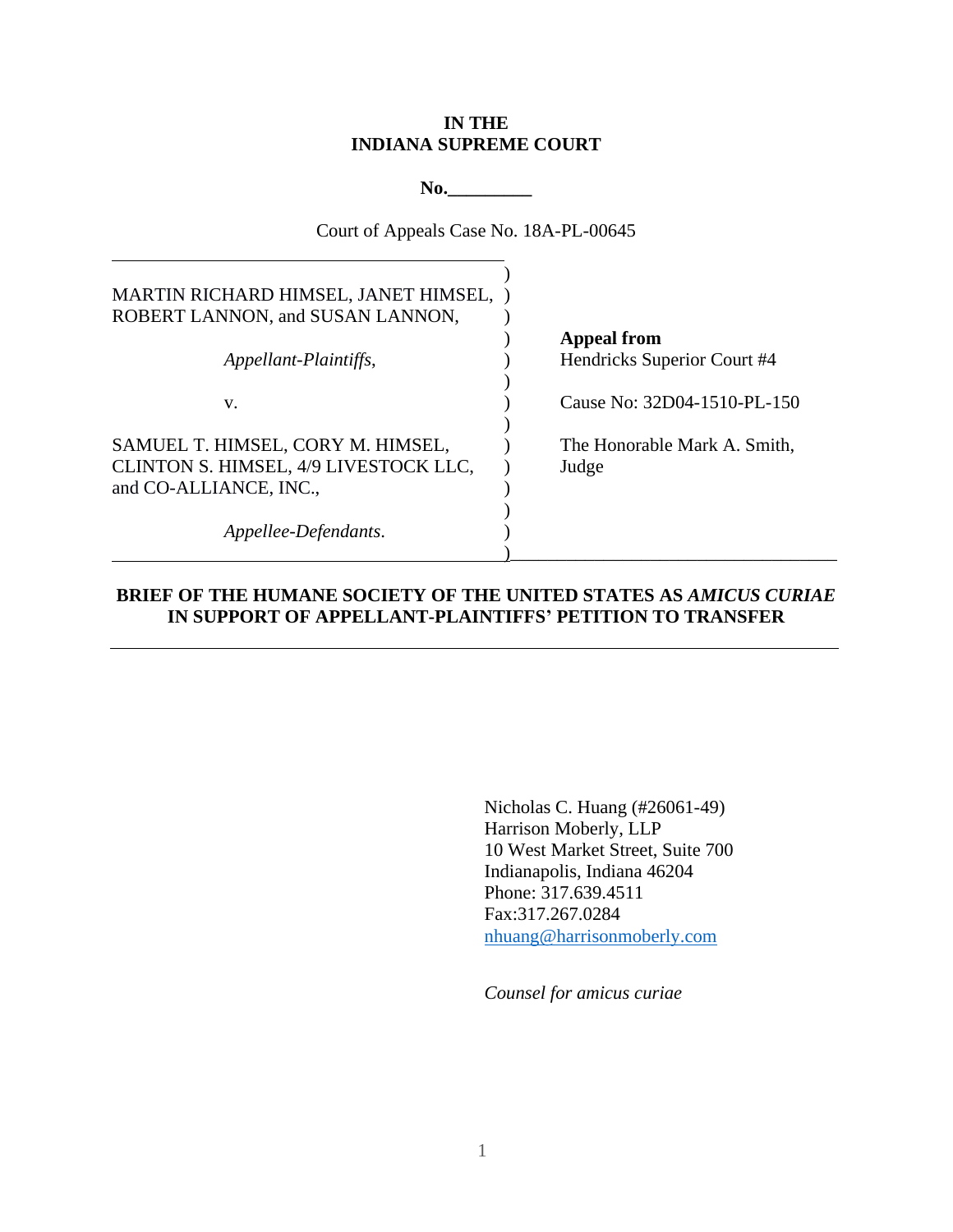# **TABLE OF CONTENTS**

<span id="page-1-0"></span>

| $\mathbf{L}$          |                                                                                  |  |
|-----------------------|----------------------------------------------------------------------------------|--|
| II.                   |                                                                                  |  |
| Ш.                    |                                                                                  |  |
|                       | A. The Court of Appeals Improperly Applied the RTFA to Appellants' Properly Pled |  |
|                       | B. The Appeals Court Wrongfully Found That There Is No Evidence That Reasonable  |  |
|                       |                                                                                  |  |
|                       |                                                                                  |  |
| $\mathbf{IV}_{\cdot}$ |                                                                                  |  |
|                       |                                                                                  |  |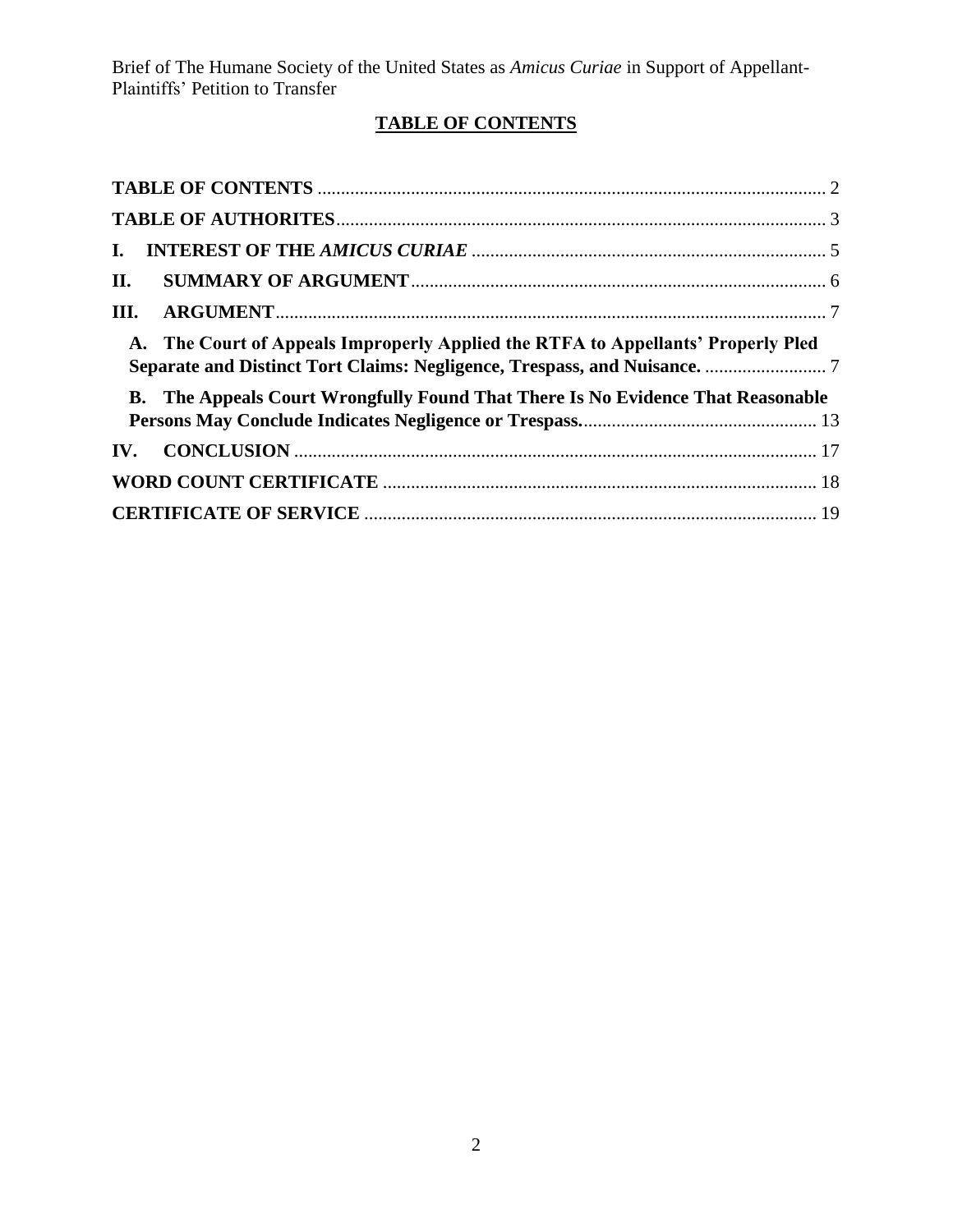# **TABLE OF AUTHORITES**

## <span id="page-2-0"></span>**Cases**

| Aana v. Pioneer Hi-Bred Intern., Inc., 2014 WL 4956489 (D. Hawaii 2014)  11         |  |
|-------------------------------------------------------------------------------------|--|
|                                                                                     |  |
| Bormann v. Board of Sup'rs In and For Kossuth County, 584 N.W.2d 309 (Iowa 1998) 13 |  |
| Cooper Industries, LLC v. City of South Bend, 899 N.E.2d 1274 (Ind. 2009)  10       |  |
| ESPN, Inc. v. University of Notre Dame Police Dept., 62 N.E.3d 1192 (Ind. 2016)  12 |  |
|                                                                                     |  |
|                                                                                     |  |
|                                                                                     |  |
|                                                                                     |  |
|                                                                                     |  |
| KB Home Indiana Inc. v. Rockville TBD Corp., 928 N.E.2d 297 (Ind. Ct. App. 2010) 10 |  |
|                                                                                     |  |
|                                                                                     |  |
|                                                                                     |  |
|                                                                                     |  |
|                                                                                     |  |
|                                                                                     |  |

# **Statutes**

# **Other Authorities**

| EPA, 1 Regulatory Impact Analysis of Reportable Quantity Adjustments Under Sections 102 and |
|---------------------------------------------------------------------------------------------|
| 103 of the Comprehensive Environmental Response, Compensation, and Liability Act (1985)     |
|                                                                                             |
| In re Cascades Plastics, Inc., Doc. No. EPCRA 07-2009-0002, 2009 WL 2943875 (EPA ALJ        |
|                                                                                             |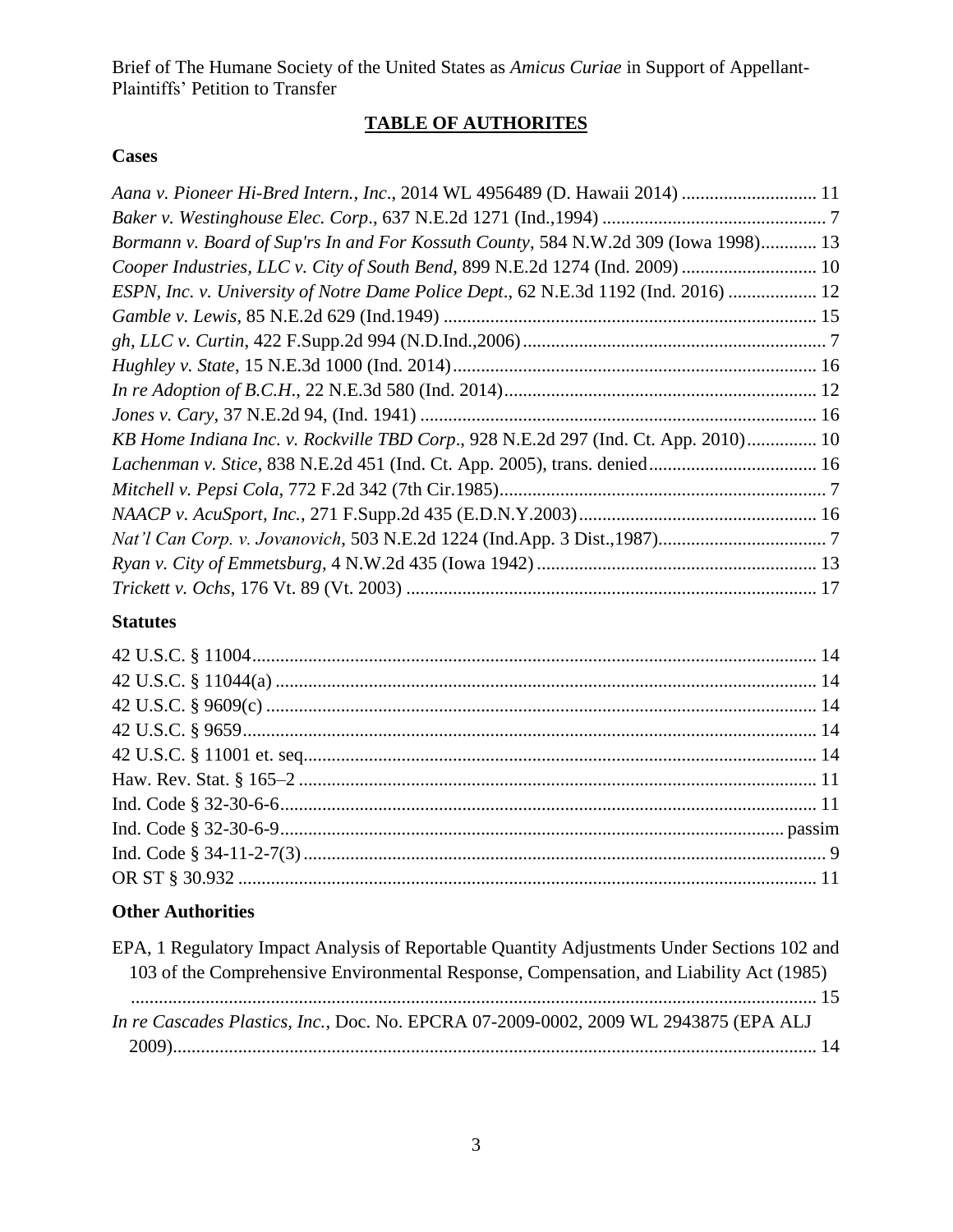# **Rules**

| <b>Regulations</b> |  |
|--------------------|--|
|                    |  |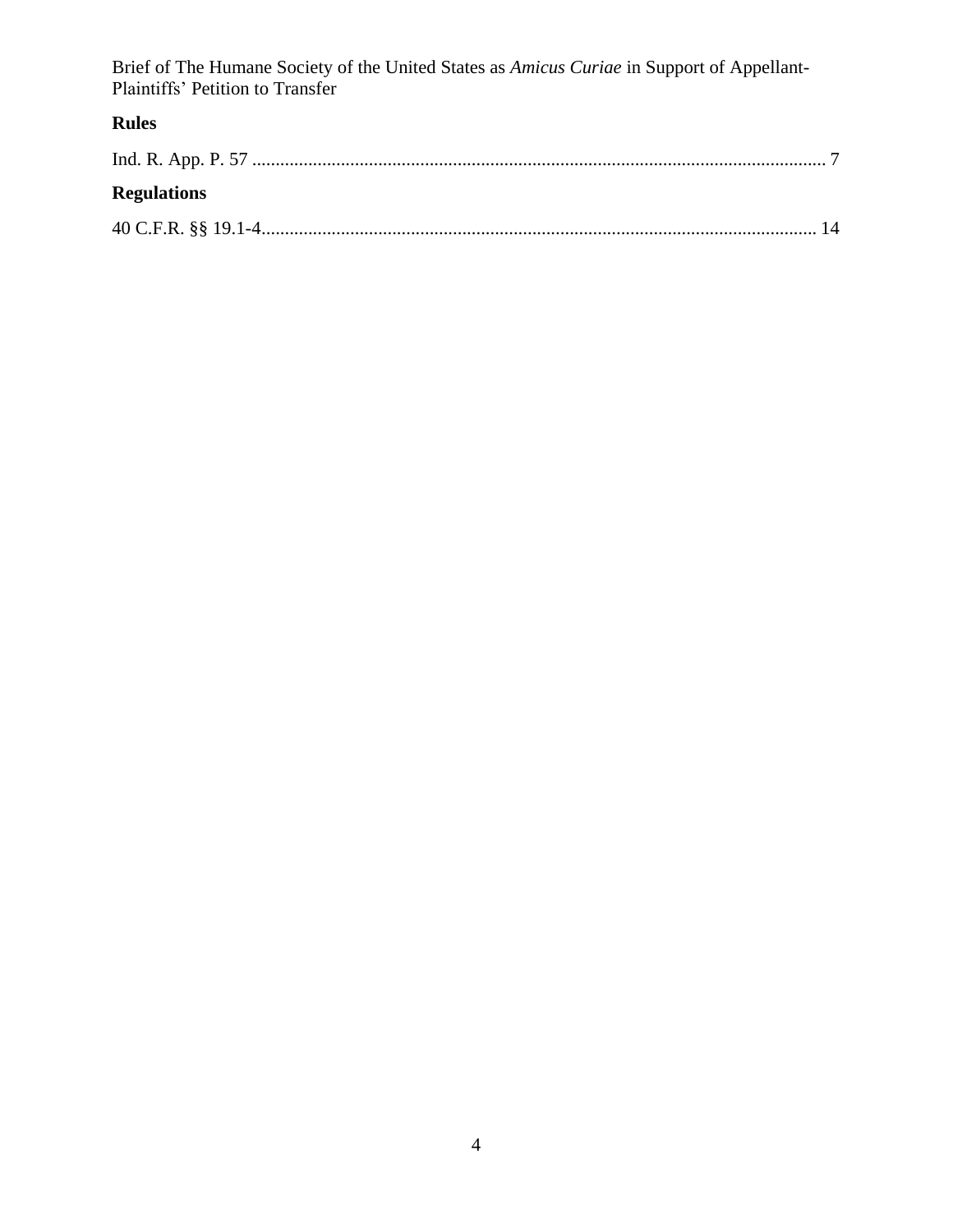### **IN THE INDIANA SUPREME COURT**

**No.\_\_\_\_\_\_\_\_\_**

Court of Appeals Case No. 18A-PL-00645

<span id="page-4-0"></span>

| MARTIN RICHARD HIMSEL, JANET HIMSEL,<br>ROBERT LANNON, and SUSAN LANNON,                             |                                       |
|------------------------------------------------------------------------------------------------------|---------------------------------------|
|                                                                                                      | <b>Appeal from</b>                    |
| Appellant-Plaintiffs,                                                                                | Hendricks Superior Court #4           |
| V.                                                                                                   | Cause No: 32D04-1510-PL-150           |
| SAMUEL T. HIMSEL, CORY M. HIMSEL,<br>CLINTON S. HIMSEL, 4/9 LIVESTOCK LLC,<br>and CO-ALLIANCE, INC., | The Honorable Mark A. Smith,<br>Judge |
| Appellee-Defendants.                                                                                 |                                       |

### **BRIEF OF THE HUMANE SOCIETY OF THE UNITED STATES AS** *AMICUS CURIAE* **IN SUPPORT OF APPELLANT-PLAINTIFFS' PETITION TO TRANSFER**

#### **I. INTEREST OF THE** *AMICUS CURIAE*

The Humane Society of the United States ("HSUS"), a non-profit organization based in Washington, D.C., is the nation's largest animal protection organization. The HSUS is committed to protecting and enhancing the lives of all animals, and to fostering the humane treatment of farm animals, including those held in intense confinement at concentrated animal feeding operations ("CAFOs"). The HSUS endeavors to protect farm animals through litigation, investigation, legislation, advocacy, and education, which it does on the federal and state level, including in Indiana. The HSUS works with small farmers and communities to improve farm animal management in order to promote animal welfare and public safety. Measures, such as Indiana's Right To Farm Act, as interpreted by the court of appeals, impede these efforts.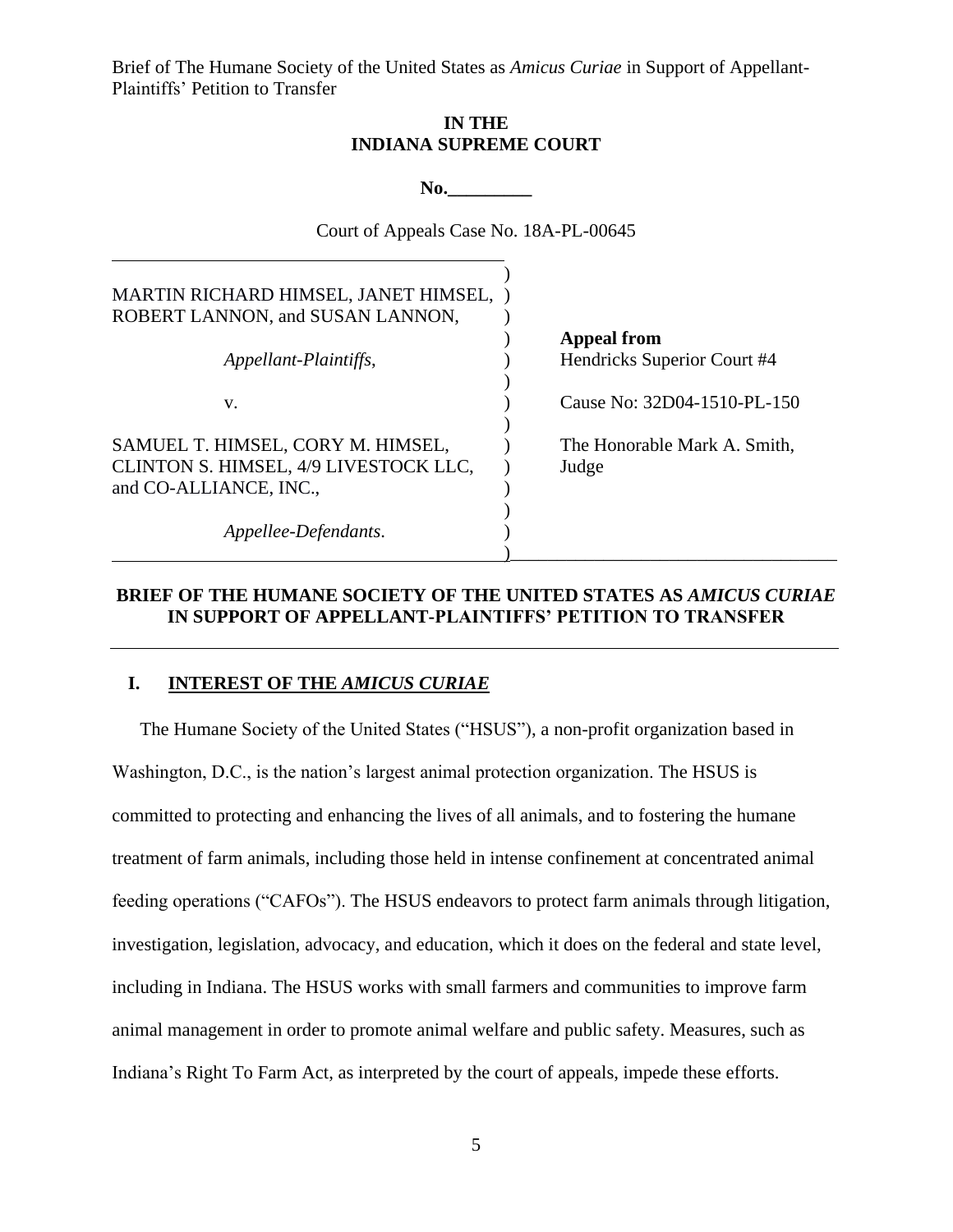#### <span id="page-5-0"></span>**II. SUMMARY OF ARGUMENT**

The appeals court erred in dismissing *all* of Plaintiffs' tort claims. Plaintiffs sought relief on several counts, including nuisance, negligence, and trespass, against Defendants who operate 4/9 Livestock, a CAFO that raises 8,000 pigs in intensive confinement. App. VII:081. These pigs produce "millions of gallons of waste" causing "intolerable emissions." *Id*. Indeed, "Citizen Air Monitoring: Daily Observation Reports" describing perceived conditions of this CAFO report foul, nauseating odors of "toxic manure" and "ammonia" that burn the eyes and mouth and cause agonizing headaches. App. XII:0018-52; XII:115-16. Plaintiffs testified that these problems made it such that they do not go outside to sit on their patios or to garden and friends and family would no longer visit. *See, e.g*., App. VI:047, 051, 071, 073, 076, 084, 098. These harms, and others similarly suffered by neighbors of largescale farms throughout Indiana, will continue unchecked should the lower court's decision stand.

The court below found that Indiana's Right To Farm Act ("RTFA," Ind. Code § 32-30-6-9) provided a statutory affirmative defense to each tort, absent any support for that conclusion in the law's unambiguous text. In doing so, the court misconstrued the RTFA well beyond its plain terms and intended scope, misapplied doctrine, and mischaracterized Plaintiffs' well-pled trespass and negligence claims as simply "artful pleading" that "repackaged" their nuisance claim. Op. ¶¶ 28, 45. Further, the lower court wrongfully disregarded material evidence that reasonable persons could determine supported these claims. Plaintiffs submitted undisputed evidence that demonstrated statutory violations to support their theory of negligence and evidence of air testing that showed physical invasions on their land in support of their trespass claim.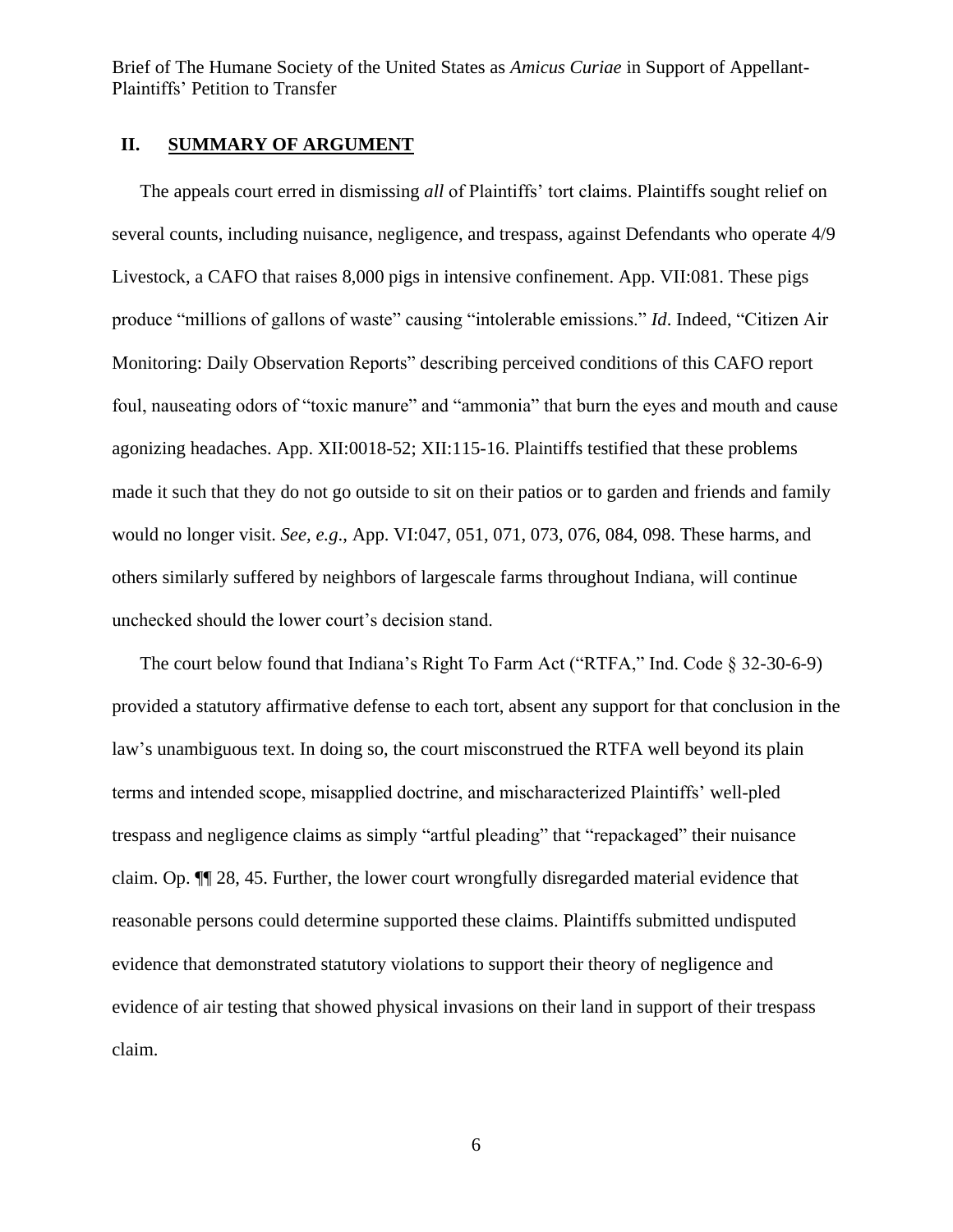The lower court's errors not only deny Plaintiffs the right to move forward in this case, but also implicate significant concerns with respect to the legal system. In trying to ensure that Plaintiffs stick within the bounds of a particular cause of action, the lower court restricted access to other causes of action unnecessarily and inconsistent with what the legislature specified. The Supreme Court should intervene, not just because the court below got the law as applied to this case wrong, but also to protect against judicial invasion of the province of the legislature, which established the limitations to this statutory defense. Respectfully, this Court should grant Plaintiffs' petition to transfer jurisdiction over this matter because the court of appeals "significantly departed from accepted law or practice." Ind. R. App. P. 57.

## <span id="page-6-0"></span>**III. ARGUMENT**

## <span id="page-6-1"></span>**A. The Court of Appeals Improperly Applied the RTFA to Appellants' Properly Pled Separate and Distinct Tort Claims: Negligence, Trespass, and Nuisance.**

The court below made several assertions that Plaintiffs attempted to "artfully plead"<sup>1</sup> around the RTFA's defense against nuisance claims by also bringing causes of action for trespass and negligence. Op.  $\P$   $\P$  27-28 and n. 8. The court of appeals observed that "[d]espite artful pleading, . . . application of the RTFA does not turn on labels." Op. ¶ 28. But, "trespass," "negligence," and "nuisance" are not mere labels, they are long established causes of action that Plaintiffs have

<sup>&</sup>lt;sup>1</sup> While it is likely the appeals court was using the phrase "artful pleading" colloquially, it is worth noting that the "artful pleading doctrine" involves failing to plead a necessary federal claim to defeat removal, which is not the scenario we have here. *See gh, LLC v. Curtin*, 422 F.Supp.2d 994, 996 (N.D.Ind.,2006); *Nat'l Can Corp. v. Jovanovich*, 503 N.E.2d 1224, 1230 n.10 (Ind.App. 3 Dist.,1987) (rejected on other grounds in *Baker v. Westinghouse Elec. Corp*., 637 N.E.2d 1271, 1273 (Ind.,1994)) (citing *Mitchell v. Pepsi Cola,* 772 F.2d 342, 344 (7th Cir.1985)) ("A plaintiff may not avoid federal jurisdiction by 'artfully pleading' his claim as a state law claim when such claim is in substance a federal question."). As such, the appeals court's "artful pleading" determination may have been the result of a misapplication of doctrine. *See Nat'l Can Corp. v. Jovanovich*, 503 N.E.2d at 1230 n.10 (Ind.App. 3 Dist.,1987) ("We believe that [the] complaint does not present a federal question. Hence, the 'artful pleading' doctrine does not apply to the present case").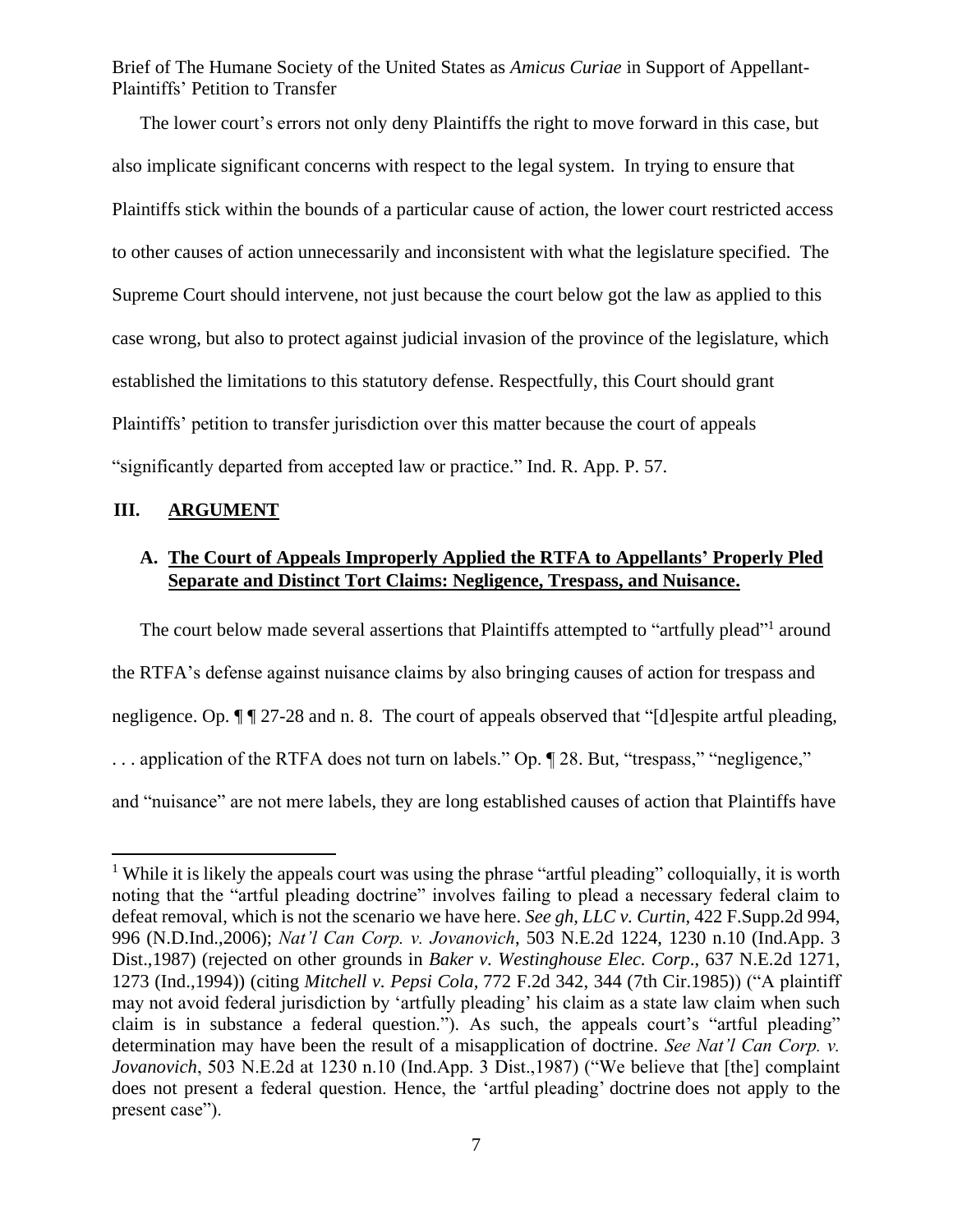a right to invoke to protect themselves against harmful actors like 4/9 Livestock. By improperly framing Plaintiffs' allegations, the court of appeals effectively and improperly found that the RFTA creates an absolute defense for all three torts. The appeals court's mistaken belief that Plaintiffs' negligence and trespass claims were really their nuisance claim "repackaged" to avoid the RTFA is simply another way of stating the RTFA creates a defense to their negligence, trespass, and nuisance claims. Op. ¶¶ 28 ("Plaintiffs' trespass claim is barred by the RTFA"), 45. The effect of the appeals court's holding remains the same regardless of what label the court uses to explain how the RTFA foreclosures these causes of action.

The lower court's "artful pleading" rationale is dangerous because it means that any statutory defense against one specific cause of action may be extended to a defense against other causes of action, especially ones that are based on similar facts. Importantly the court's approach has no limiting principle; it could be applied without constraint to broaden any statutory defense.

This will lead to absurd consequences. Assume, for instance, there is a statutory defense against trademark infringement available to persons using another's trademark for educational purposes. Suppose an employee of the company, Rhodes Widgets™, is also an adjunct professor of entrepreneurship at a local community college and that employee utilizes the company trademark for her class in a project to launch a similar company, also called Rhodes Widgets. The launch of such project company with the same trademarked name would create confusion for consumers and would otherwise be a trademark infringement but for the statutory defense. Fortunately for the company, the employee signed a contract that states an employee cannot appropriate the company's private property for any use. It may be that the statute providing immunity for trademark infringement shields liability from a suit under that theory, but the employer could pursue a case against the employee for breach of contract. The appeals court's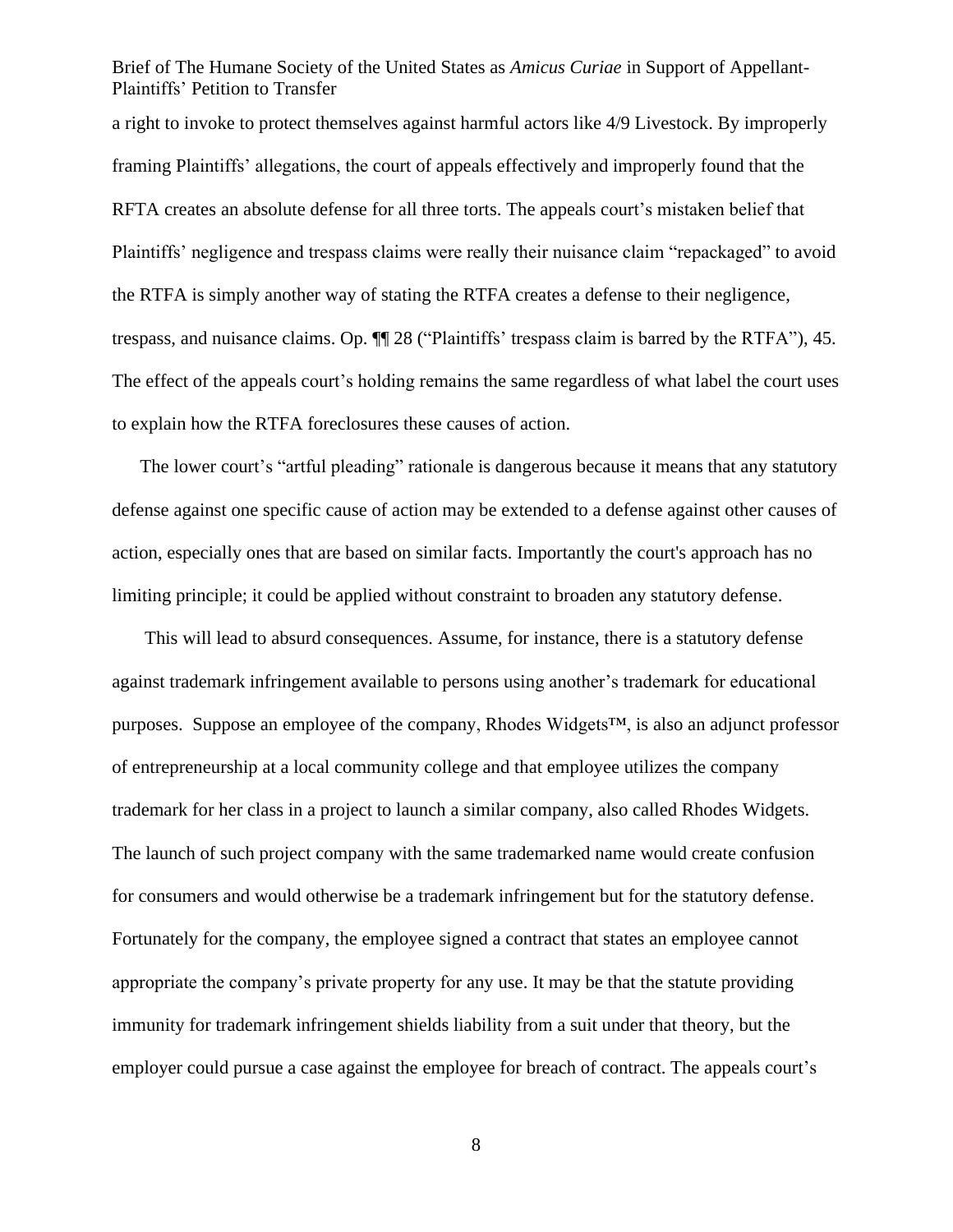approach could reframe this as a creative manipulation of allegations to get around the relevant statutory defense. This type of thinking severely undercuts the company's legal options and creates sweeping application of a textually limited statute.

Thinking of the "artful pleading" rationale another way. Imagine trespass, negligence, and nuisance simply had different statute of limitations: nuisance has a two-year limit, negligence three, and trespass five. *But see* Ind. Code § 34-11-2-7(3) (The general six-year statute of limitation applying to claims for negligence, trespass, and nuisance). Hypothetically, neighbors experience a negligently operated CAFO that spills manure onto the neighbor's property causing damage and interfering with their use and enjoyment of land. After these neighbors had been suffering harm for four years, they seek legal advice and learn that they have a cause of action for trespass. The appeals court, applying the same logic found in the order below, could toss the suit by invoking its unbounded "artfully pleading" standard, reasoning that plaintiffs had pled around their "true" or "real" cause of action's (nuisance) statute of limitation. The court would, in effect, be re-writing the statute of limitations for trespass actions, as was designated by the legislature in the plain language of the relevant statute. This approach is as unjust as it is unprecedented since trespass is a viable cause of action, distinct from negligence or nuisance, and is a vital property right of property owners.

Fundamentally, Indiana's legislature designed the RTFA to limit the liability of agricultural operations from nuisance actions if certain conditions are met. *See* Ind. Code § 32-30-6-9. The law protects an agricultural operation from no other tort action. *Id*. As such, the RTFA immunity defense cannot be invoked to defend against claims of trespass or negligence as it does not provide a defense to any other claim but nuisance. *Id*. While certain elements of these three torts, such as having a right or land possession, and factual allegations, such as there being an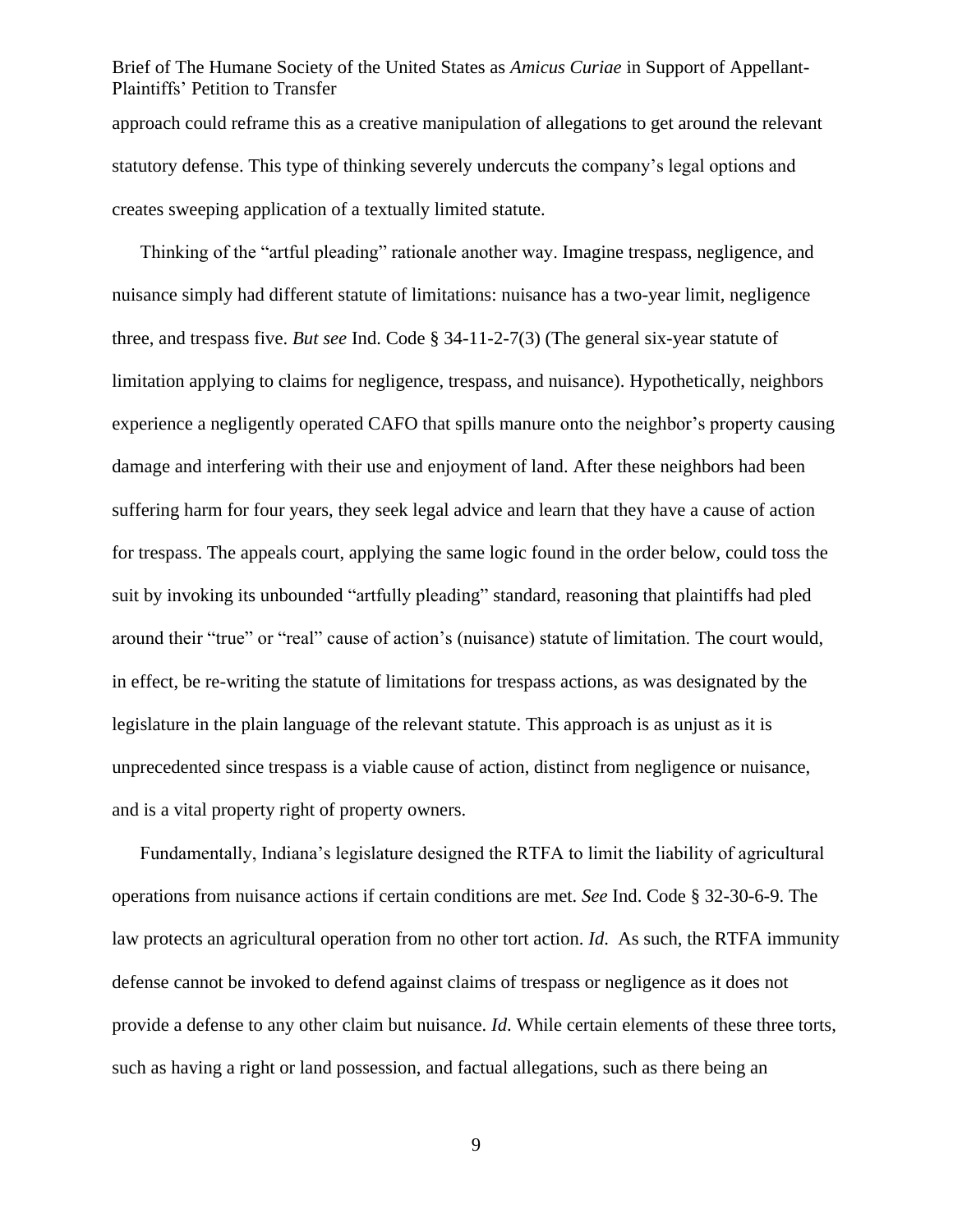Brief of The Humane Society of the United States as *Amicus Curiae* in Support of Appellant-Plaintiffs' Petition to Transfer interference, may overlap, the causes of action are not based on identical facts or elements. Nuisance, negligence, and trespass are separate and distinct claims.

Indeed, Indiana courts have grappled with these separate claims that are often brought together in a legal action. The court of appeals, for instance, examined them in a case asserting claims of negligence, nuisance, and trespass arising from disposal of chemical contaminants into soil. In *KB Home Indiana Inc. v. Rockville TBD Corp*., 928 N.E.2d 297, 299 (Ind. Ct. App. 2010), the plaintiff claimed that the discharge of pollutants onto real property created a nuisance, trespass, and was negligent because the defendant's chemical contaminates "'leached' into the surrounding environment." *Id.* at 300. The court did not consider the claims duplicative or an attempt at clever pleading but examined them separately to determine if they failed or survived on their own merit. *Id.* at 302-09. Similarly, this Court examined a case pleading common law claims of negligence, trespass, nuisance, and a statutory claim in connection with a manufacturing operation. *Cooper Industries, LLC v. City of South Bend*, 899 N.E.2d 1274, 1277- 78 (Ind. 2009). The City's trespass and nuisance claims against Cooper Industries arose out of environmental damage done to a site where automobiles were once manufactured. *Id*. These causes of action were viewed as separate even though similar activity underlined each claim. *Id*. In another court of appeals case, a plant operation was found "liable for negligence, negligent trespass, and nuisance. . .." *Lever Bros Co. v. Langdoc*, 655 N.E.2d 577, 580 (Ind. Ct. App. 1995). Each of the claims in *Lever Bros* stemmed from the discharge of blended oil in excess of permitted limits which clogged up pipes and after a heavy rainfall and caused basements to flood and resulted in foul odor. *Id.* at 579-80.

These cases demonstrate how the common law claims of trespass, nuisance, and negligence are distinct claims (despite much overlap in the facts that establish their elements) and have been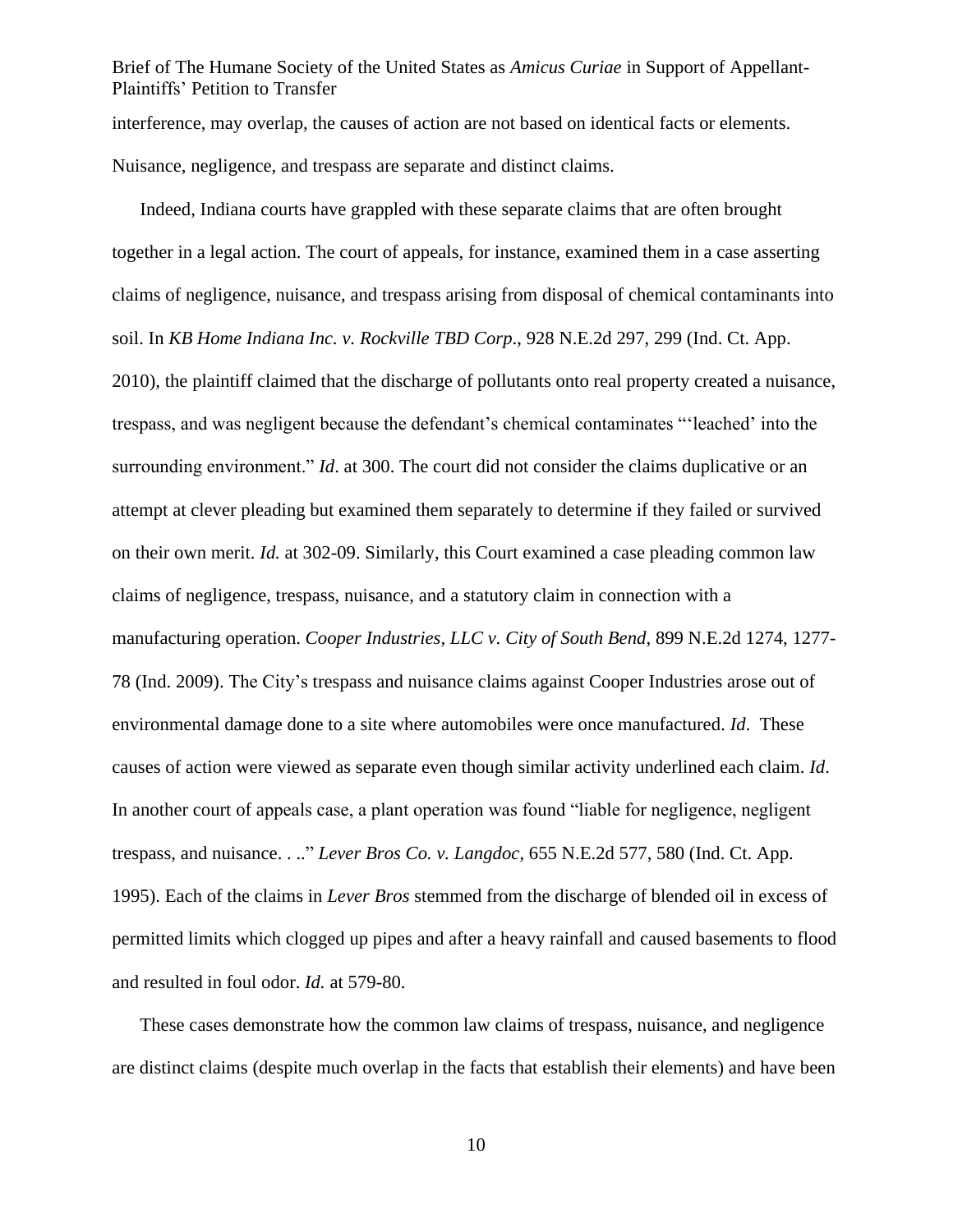so since their common law origins. The Indiana legislature would have clearly limited liability for each separate tort if it had intended to restrict the application of these claims against agricultural operations. *Mooney v. Anonymous M.D. 4*, 991 N.E.2d 565, 580 (Ind. Ct. App. 2013) ("when the legislature enacts a statute in derogation of common law, we presume that the legislature is aware of the common law, and does not intend to make any change beyond what is declared in express terms or by unmistakable implication.") (emphasis added). The legislature, however, did not. It merely restricted the ability to sustain a nuisance action against certain businesses when those businesses are not operating negligently or would have otherwise been a nuisance. Ind. Code § 32-30-6-9. An agricultural operation, barring exemption, may be protected from nuisance complaints under the RTFA, but that operation does not also have *carte blanche* to engage in trespass or negligence.

If the legislature intended the RTFA to provide immunity for other tort claims it would have stated as such, as other state legislatures have done. *See, e.g*., *Aana v. Pioneer Hi-Bred Intern., Inc*., 2014 WL 4956489, 2 (D. Hawaii 2014); Haw. Rev. Stat. § 165–2 ("'Nuisance' as used in this chapter, includes all claims that meet the requirements of this definition regardless of whether a complainant designates such claims as brought in nuisance, negligence, trespass, or any other area of law or equity."); OR ST § 30.932 (Oregon's RTFA defining "'nuisance' or 'trespass'"); *compare with* Ind. Code § 32-30-6-6 (defining "Nuisance" as "[w]hatever is: (1) injurious to health; (2) indecent; (3) offensive to the senses; or (4) an obstruction to the free use of property; so as essentially to interfere with the comfortable enjoyment of life or property.").

Instead, the legislature wrote the statute explicitly to mean that when a nuisance is a result of negligence, the RTFA provides no protection. Ind. Code § 32-30-6-9(a). Indeed, the RTFA distinguishes the two torts by carving out an exception for those farms that create a *nuisance* by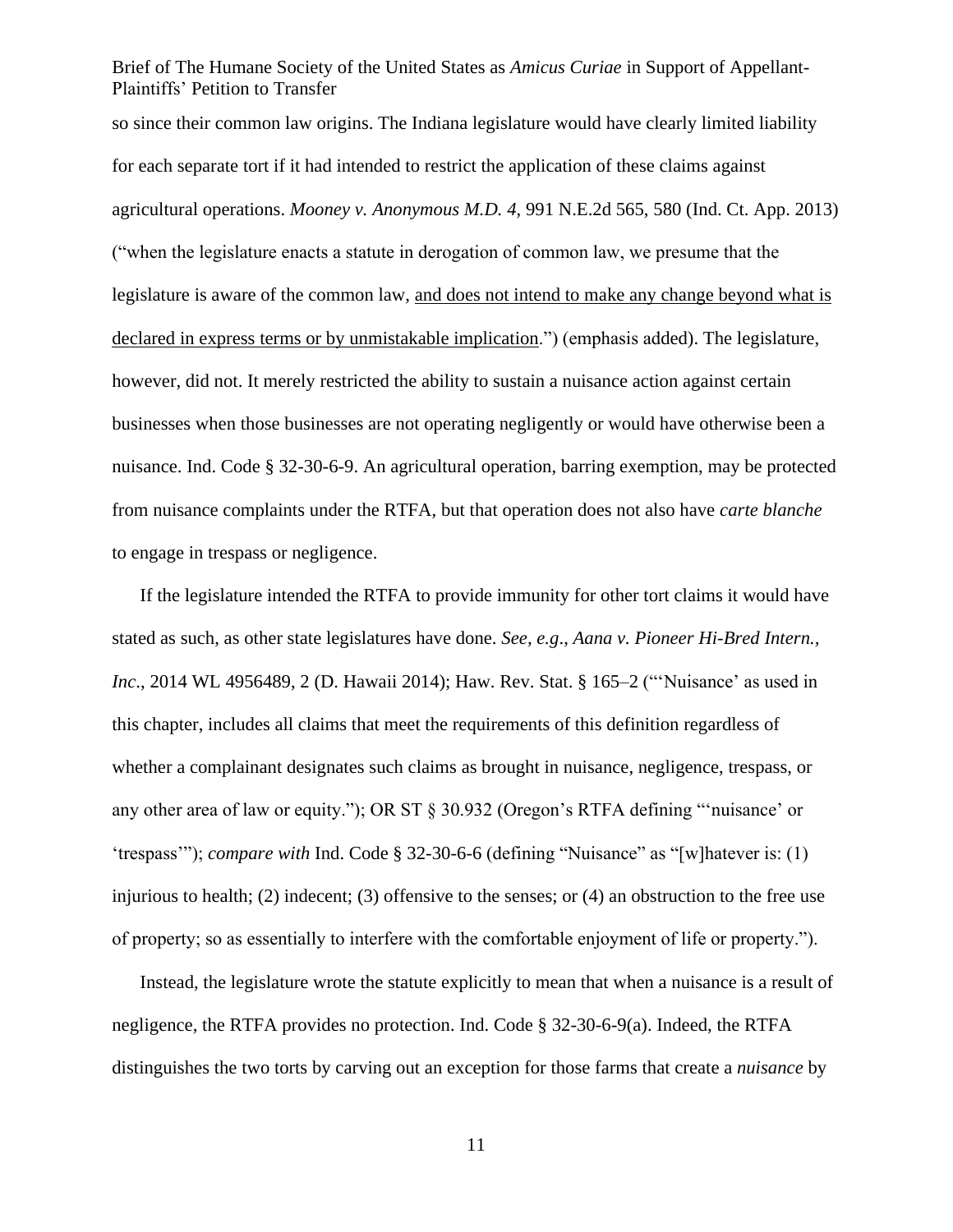operating *negligently*. *Id*. The RTFA's "negligent operation" exemption underscores the legislature's intent to limit the RTFA to nuisance actions only, and not impede any other causes of action, like negligence, because the legislature's use of two different terms in the same act indicates those words must mean different things. *In re Adoption of B.C.H*., 22 N.E.3d 580, 585 (Ind. 2014) ("We presume the legislature deliberately used a different term because it intended to communicate a different meaning.").

Instead, the lower court's reading of the RTFA's "negligent operation" exemption makes it meaningless. Under this reading, the word "nuisance" is read to subsume negligence (as well as trespass). Op. ¶¶ 27-8. Applying the appeals court's approach results in re-writing the RTFA's negligence exceptive as follows:

> (a) This section does not apply if [negligence,] nuisance[, or trespass] results from the negligent[, noisome, or trespassory] operation of an agricultural … operation….

Ind. Code § 32-30-6-9. This reading renders the exemption illogically circular, creating an exception to the RTFA defense if "negligence" results from the farm's "negligent operation." Accepting the court's re-write requires improperly assuming that the legislature intended to exempt farms from a defense to negligence when the farm is operating negligently—i.e., when the negligence is caused by negligence. *See ESPN, Inc. v. University of Notre Dame Police Dept*., 62 N.E.3d 1192, 1196 (Ind. 2016) (A court does "not presume that the Legislature intended language used in a statute to be applied illogically or to bring about an unjust or absurd result.") (internal quotations omitted). Clearly, however, "nuisance" and "negligent operation" are more meaningful terms and are not just mere "labels."

The legislature also wrote the RTFA to mean that when a nuisance causing act also creates a trespass—an unauthorized physical invasion on another's property—immunity for that trespass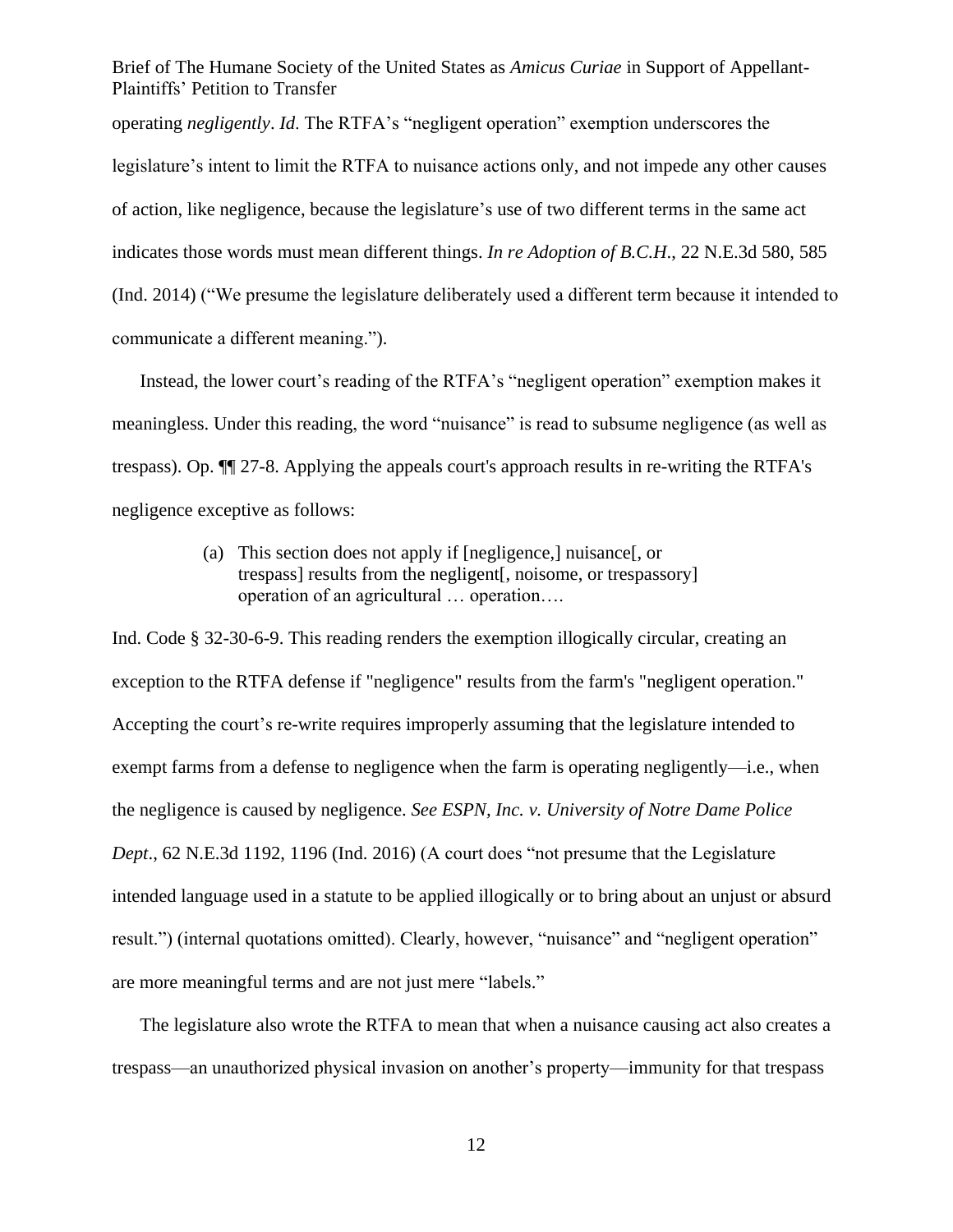Brief of The Humane Society of the United States as *Amicus Curiae* in Support of Appellant-Plaintiffs' Petition to Transfer does not exist under the RTFA. Ind. Code § 32-30-6-9. Trespass and nuisance are distinct claims and, again, it should be assumed the legislature understood that when it drafted the RTFA. *Bormann v. Board of Sup'rs In and For Kossuth County*, 584 N.W.2d 309, 315 (Iowa 1998) (quoting *Ryan v. City of Emmetsburg*, 4 N.W.2d 435, 439 (Iowa 1942)) (distinguishing "trespass, which is an actionable invasion of interests in the exclusive possession of land" and "comprehends an actual physical invasion by tangible matter" from a private nuisance, which is an "invasion of interests in the use and enjoyment of land . . . usually by intangible substances . . .."); *Mooney*, 991 N.E.2d at 580. This distinction was lost on the lower court when it relied on a readily distinguishable Texas case to find "Plaintiffs' trespass claim is barred by the RTFA." Op. ¶ 28.

Thus, Plaintiffs' lawsuit is not a matter of "artful pleading" to make the facts fit any cause of action other than nuisance. It is the application of established principles of law to Plaintiffs' evidence that supports each cause of action on its own merit. As such, the appeals court should not have barred each of Plaintiffs' tort claims as foreclosed under the RTFA.

## <span id="page-12-0"></span>**B. The Appeals Court Wrongfully Found That There Is No Evidence That Reasonable Persons May Conclude Indicates Negligence or Trespass.**

The court of appeals determined Plaintiffs had simply repackaged their nuisance claim and thus gave no thoughtful consideration to the evidence Plaintiffs submitted in support of their negligence and trespass claims. For example, in evaluating Plaintiffs' negligence claim, the appeals court stated that "[t]he designated evidence provides no indication that the CAFO has been negligently operated by 4/9 Livestock or has violated IDEM regulations." Op. ¶ 27. The lower court erred in determining that "[t]he designated evidence provides no indication that the CAFO has been negligently operated," and that despite evidence of "physical, space-filling invasion into their homes" the RTFA precludes trespass. Op. ¶¶ 27, 28. In doing so, the court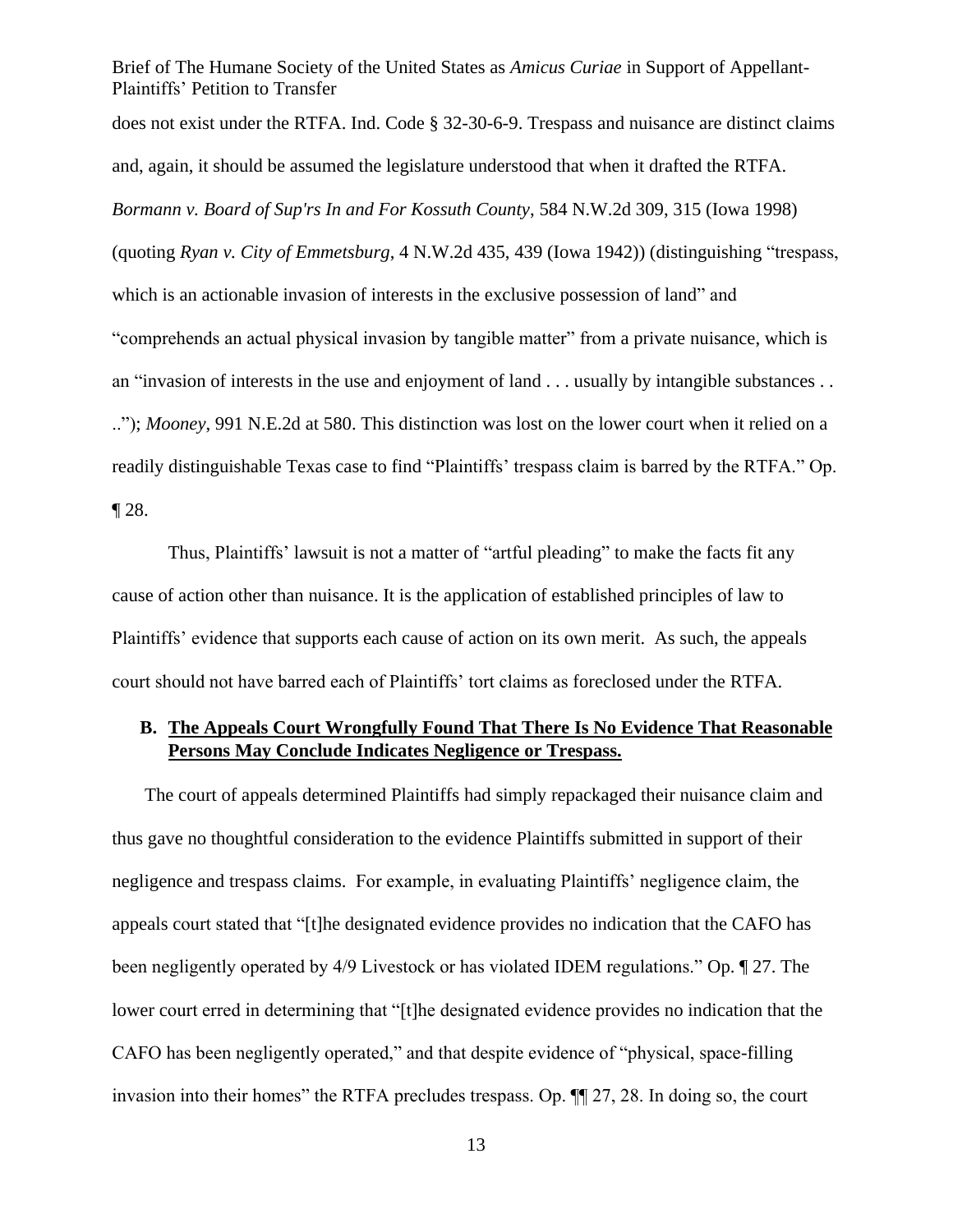Brief of The Humane Society of the United States as *Amicus Curiae* in Support of Appellant-Plaintiffs' Petition to Transfer ignored undisputed evidence submitted by Plaintiffs and misinterpreted evidence submitted by

Defendants.

Such evidence includes Defendants' failure to report under the Emergency Planning and Community Right-to-Know Act, 42 U.S.C. § 11001 et. seq. ("EPCRA"). At relevant times, the CAFO was subject to the reporting requirements of the EPCRA, which mandates that facilities that release more than a threshold quantity of an "extremely hazardous substance" report that release to local emergency response agencies, and those reports must be made available to the public. 42 U.S.C. §§ 11004, 11044(a). In 2009, the National Pork Producers Council ("NPPC") sent out notice to its members, including Defendants, to report under EPRCA. App. III:004-5, VIII 199-200. Defendants failed to report their emissions as required by EPCRA. App. III:143.

EPCRA is a prophylactic and informational statute which aims to make information regarding release of toxic and hazardous substances available to local and state federal agencies that exist to protect and promote public and environmental health. *In re Cascades Plastics, Inc.*, Doc. No. EPCRA 07-2009-0002, 2009 WL 2943875, 2 (EPA ALJ 2009) ("The purpose of EPCRA is to help local communities protect public health, safety, and the environment from chemical hazards"). EPCRA violations can not only result in massive civil liability (fines of up to \$37,500 per day), they can also result in criminal convictions and prison sentences. 42 U.S.C. §§ 9609(c), 9659; 40 C.F.R. § 19.1-4. Thus, undisputed evidence of emission releases in amounts that violate EPCRA is patently material evidence. It establishes that when it comes to practices involving their emissions of hazardous substances Defendants were not acting reasonably because they were not even operating lawfully.

Defendants' practice of ignoring their duty to comply with EPCRA made it likely that emissions will increase. This is because, according to the U.S. EPA, requiring reporting serves as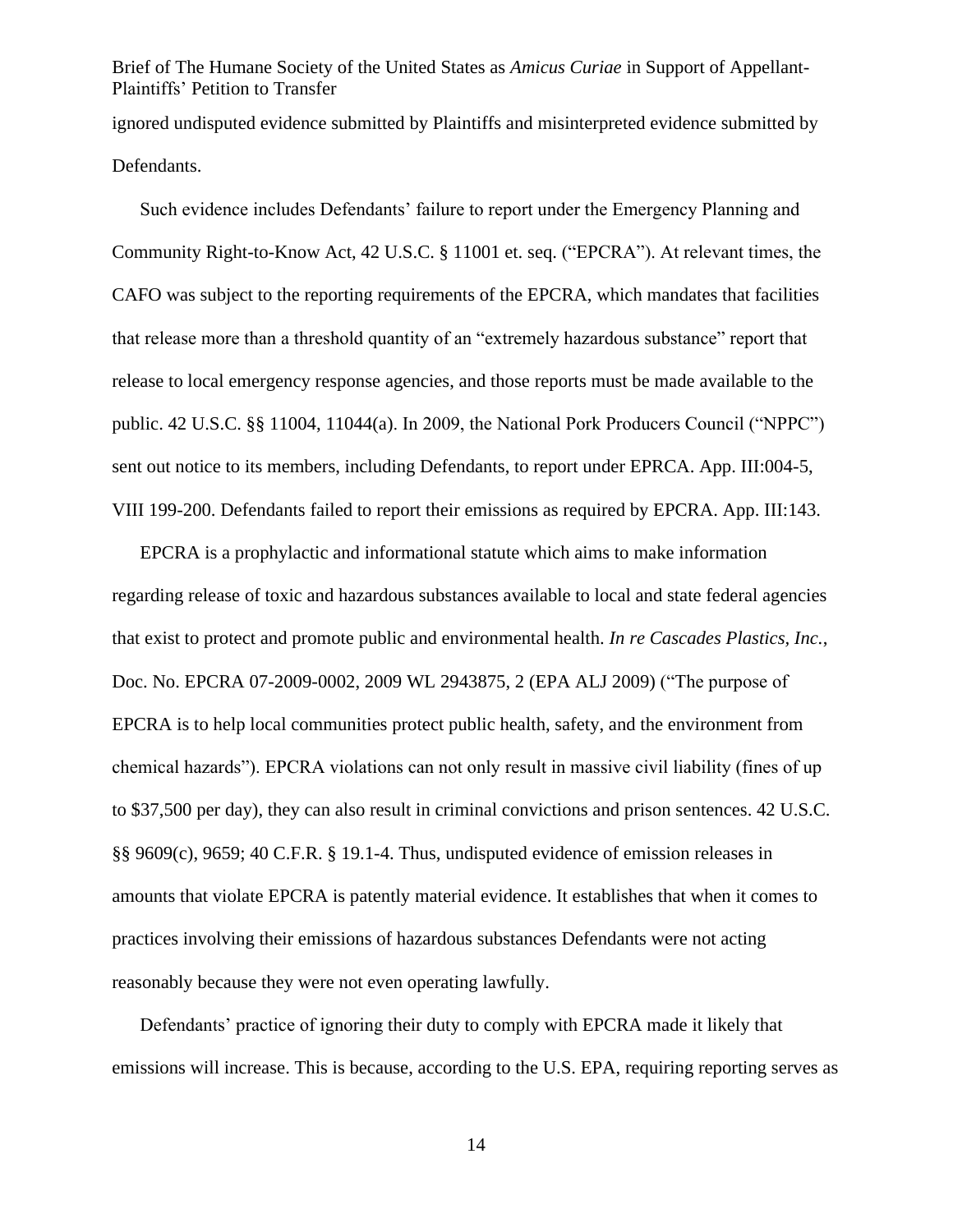a check on hazardous emissions, increasing the likelihood that a facility will take voluntary steps to reduce its emissions below the reporting threshold or eliminate its emissions. EPA, 1 Regulatory Impact Analysis of Reportable Quantity Adjustments Under Sections 102 and 103 of the Comprehensive Environmental Response, Compensation, and Liability Act, at 34 (1985). Thus, evidence of years of noncompliance with EPCRA is material and highly relevant to Plaintiffs' negligence claims. Accordingly, the court erred in granting summary judgment despite this undisputed material evidence supporting negligence. *See* Appellant's Br. at 38.

Additionally, the livestock industry developed best management practices ("BMPs") for controlling air emission impacts on neighbors that Defendants failed to follow. App. III:63, 79- 80. Air testing on Plaintiffs' properties showed unhealthy levels of ammonia and volatile fatty acids from the CAFO. App. VI:174-193. An expert with a Ph.D. in biochemistry confirmed that these emissions are physical, space-filling chemical compounds. App. VI:192-193. The air testing and expert testimony of Dr. Chernaik that the odorous chemical compounds are spacefilling and causing Plaintiffs' harm is evidence of a physical invasion, and, at minimum, create genuine issues of material fact as to trespass. *Id*. Defendants' EPCRA violations and failure to follow industry BMPs are further evidence of defendants' negligence, as these omissions show Defendants failed to exercise reasonable care to avoid causing foreseeable injuries to Plaintiffs.

When the facts presented, such as those above, can be reasonably drawn upon to establish the proximate cause of injury, it is ordinarily a question of fact for the jury to decide. *Gamble v. Lewis*, 85 N.E.2d 629, 633 (Ind.1949) ("If the facts are in dispute, or if reasonable men may draw different conclusions from undisputed facts, the question of negligence is one for the jury"). Accordingly, the appeals court should not have granted summary judgment on Plaintiffs'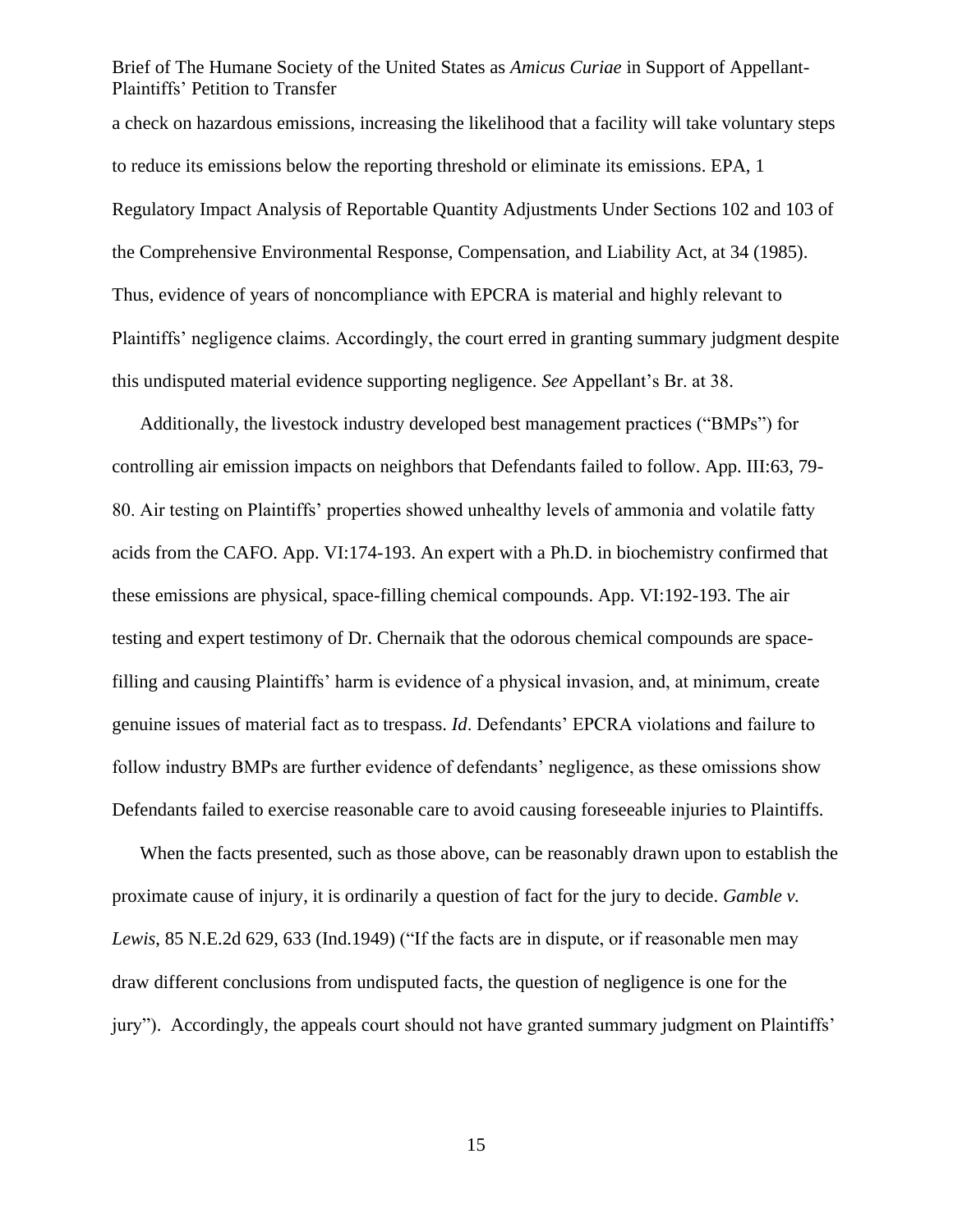Brief of The Humane Society of the United States as *Amicus Curiae* in Support of Appellant-Plaintiffs' Petition to Transfer negligence or trespass claims. *See Hughley v. State*, 15 N.E.3d 1000, 1003 (Ind. 2014) (stating when summary judgment is appropriate).

Additionally, the lower court improperly gave significant weight to the fact that Defendants' have permits. *See, e.g.*, Op.  $\P$  7, 26. The court determined that being permitted and not being found in violation of those permits indicates that the CAFO was not negligently operated. Op. ¶¶ 8, 27. But, this has no more merit than an argument that holding a valid driver's license somehow shields a reckless driver from a wrongful death suit. Indeed, "an activity can be lawful and still be conducted in an unreasonable manner so as to constitute a nuisance." *City of Gary*, 801 N.E.2d at 1234*; NAACP v. AcuSport, Inc.*, 271 F.Supp.2d 435, 482 (E.D.N.Y.2003) (pointing out, "[t]he fact that conduct is otherwise lawful is no defense....").

However, permit and other regulatory requirements can prove useful in other ways. For instance, a jury may infer negligence from statutory and regulatory violations, even when those violations are not a proximate cause of plaintiff's injury. *See, e.g., Lachenman v. Stice*, 838 N.E.2d 451, 463 (Ind. Ct. App. 2005), trans. denied (finding that even as to homeowner association guidelines, "evidence regarding *any violation* of the guidelines could be submitted to the trier of fact" to show negligence) (emphasis added); *see also Lever Bros.*, 655 N.E.2d at 580 ("The unexcused or unjustified violation of a duty proscribed by a statute or ordinance constitutes negligence per se if the statute is intended to protect the class of persons in which the plaintiff is included and to protect against the risk of type of harm which occurred as a result of its violation."); *Jones v. Cary*, 37 N.E.2d 944, 951 (Ind. 1941) ("While the violation of such a statutory regulation does not conclusively establish negligence, it is *prima facie* evidence of negligence and places on the opposing party the duty of producing evidence to show a valid excuse for such violation.").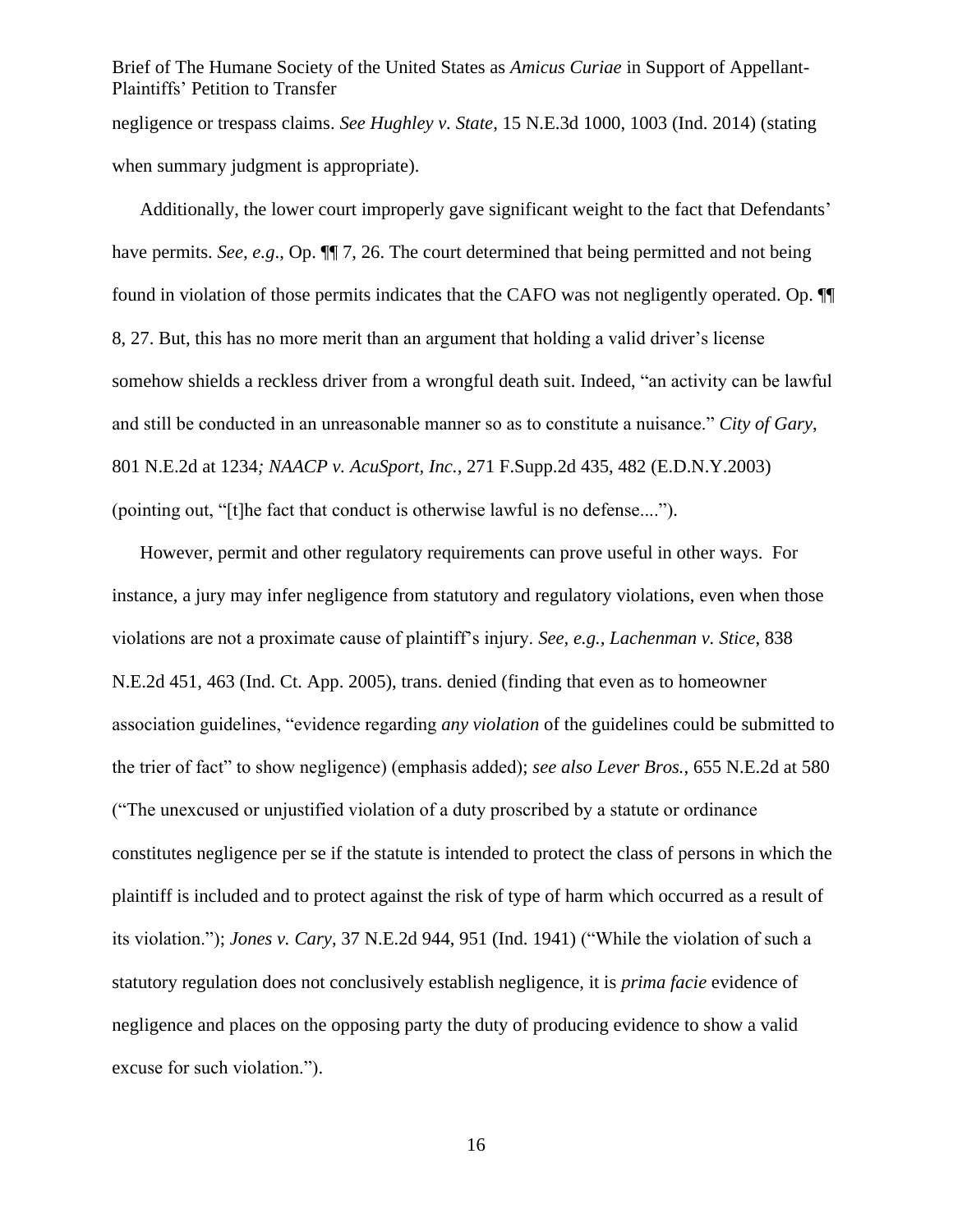Accordingly, a permit violation may be grounds for a claim of negligence or nuisance *per se*, but it does not follow that a farm complying with its permits is not a nuisance, operating negligently, or causing trespassing. *See Trickett v. Ochs*, 176 Vt. 89, 95 (Vt. 2003) ("Compliance with the zoning ordinance may be a factor in determining whether defendants' conduct was a nuisance, but it is not determinative."). Yet, the court below failed to consider evidence of negligence, such as where Defendants exceeded statutory and regulatory requirements, that reasonable persons could find sustains Plaintiffs' tort claims.

### <span id="page-16-0"></span>**IV. CONCLUSION**

For the forgoing reasons, the HSUS urges this Court to grant Appellants' Petition to Transfer.

Respectfully submitted,

Dated: August 12, 2019 */s/ Nicholas C. Huang*

Nicholas C. Huang (#26061-49) Harrison Moberly, LLP 10 West Market Street, Suite 700 Indianapolis, Indiana 46204 Phone: 317.639.4511 Fax: 317.267.0284 nhuang@harrisonmoberly.com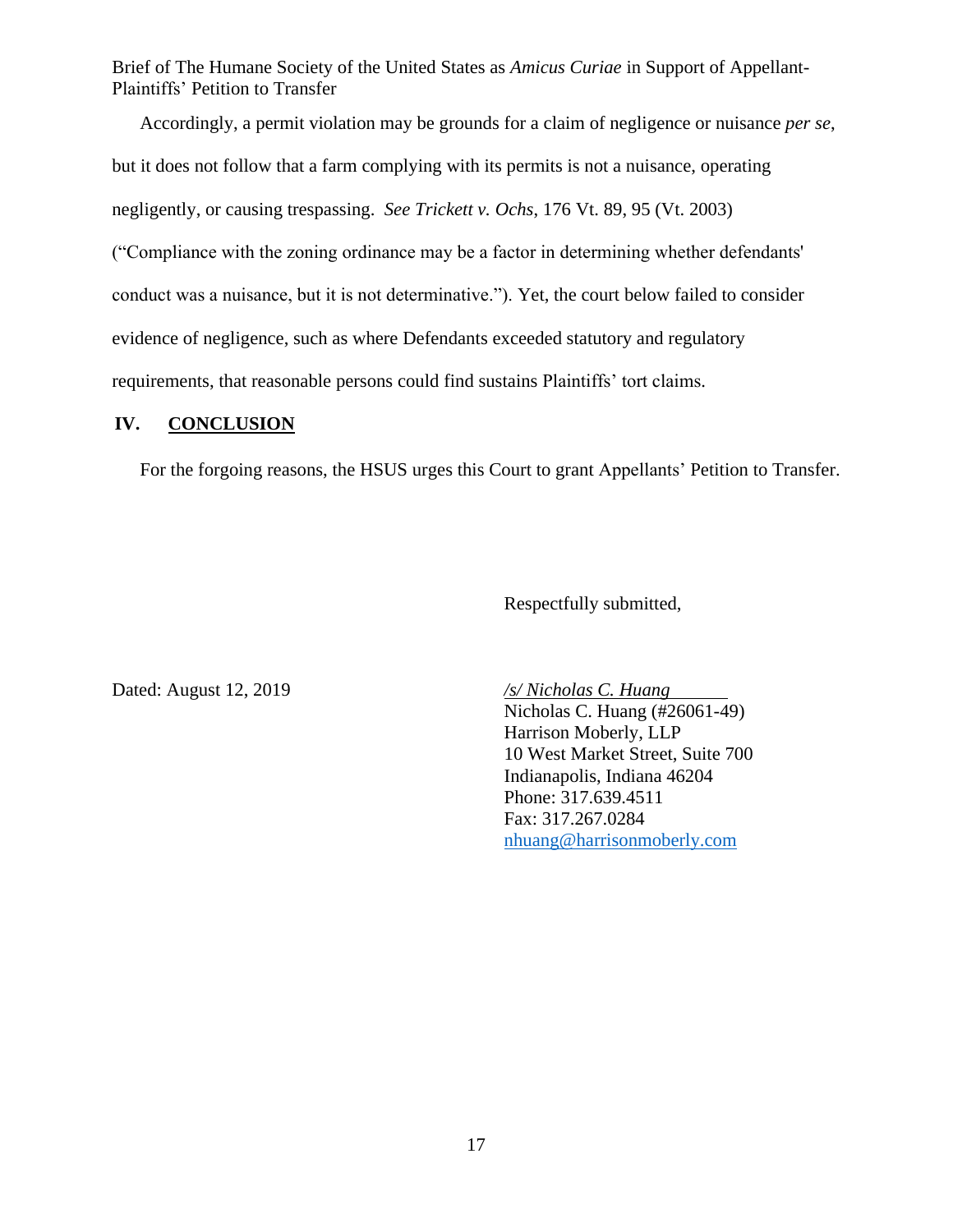## **WORD COUNT CERTIFICATE**

<span id="page-17-0"></span>Pursuant to Appellate Rule 44(F), I verify that this Brief of The Humane Society of the United States as Amicus Curiae in Support of Appellant-Plaintiffs' Petition to Transfer contains no more than 4,200 words, excluding items listed in Appellate Rule 44(C).

> */s/ Nicholas C. Huang*  Nicholas C. Huang